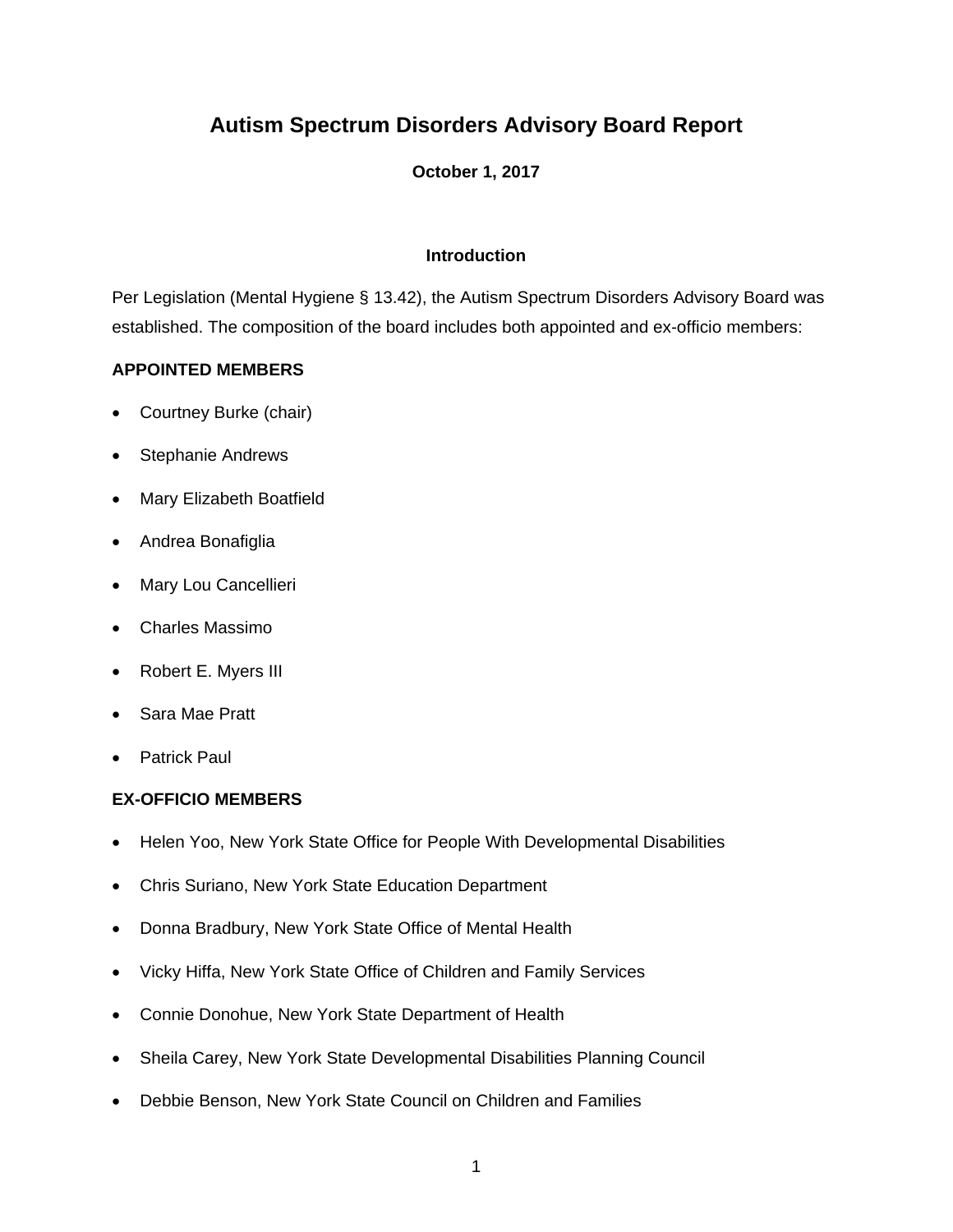• Kevin Smith, New York State Education Department

The Board will meet quarterly and generate findings and recommendations. This report represents the organization and plan forward for the Board. Additional planning activities and public outreach will occur in addition to this initial report.

## **Charge of the Group**

The Autism Spectrum Disorders Advisory Board's charge is focused on four areas defined in legislation:

(1) Study and review the effectiveness of supports and services

currently being provided to people diagnosed with autism spectrum

disorders;

(2) Identify legislative and regulatory activity which may be required

 to improve existing service systems that support people diagnosed with autism spectrum disorders;

(3) Identify methods of improving interagency coordination of services

and maximize the impact and effectiveness of services and agency

functions; and

(4) Such other matters as may be deemed appropriate by the members of

the board.

At the first meeting, Member of Assembly Santabarbara joined the group and provided a statement, summarized as follows:

*This is an exciting day and thank you to all members. The Board has the potential to lead the way as with Autism Action New York1. We have done a great job with* 

 1 Autism Action NY is a five-point plan aimed at increasing job opportunities; providing independent housing options; improving access to information; assisting in communication; and, creating a centralized location for services in New York.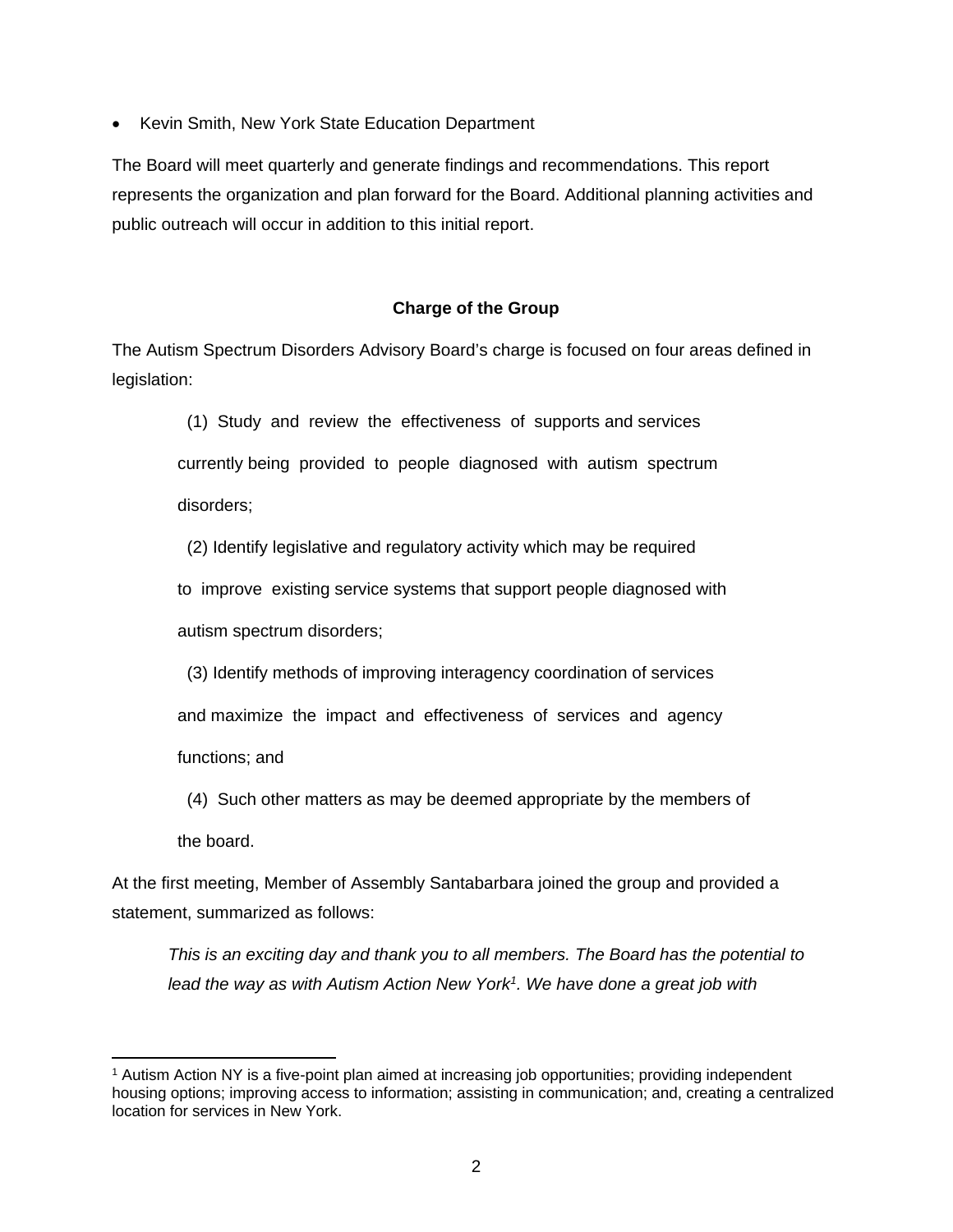*awareness, which we must turn into action. We have done that by creating this Board through legislation.* 

*Autism is a disability which affects each person differently, posing unique challenges both big and small. I often hear of the hardships of families caring for a loved one with autism. Today, one in 45 boys is affected by autism. This also impacts adults, and services are needed. Some services are working, and others can be improved upon.* 

*Other states and countries have called my office inquiring about this Board. The report produced will go to the hands of lawmakers. We want best practices and guidance in one document. The purpose of the Board is to pass information to the Governor and lawmakers so everyone is on the same page. This effort will help thousands of families; thank you to members and the Governor.* 

## **Work to Date**

The initial membership of the Board met on September 28, 2017. At that meeting, members of the Board heard presentations from New York State agencies with a role in providing services to children and adults with Autism Spectrum Disorder (ASD).

This level-setting meeting will be followed by a robust schedule of activities that will engage both the members of the Board as well as the public in helping to set the State's direction in supporting people with ASD and their families.

The agenda for future meetings entails:

- A more in-depth discussion with the state agencies serving those with ASD
- Developing a work plan
- Holding public hearings
- Issuing a report

## **The Role of New York State Agencies in Providing Services to People with ASD**

State agency representatives provided introductions to their respective roles in providing services to people with Autism Spectrum Disorders.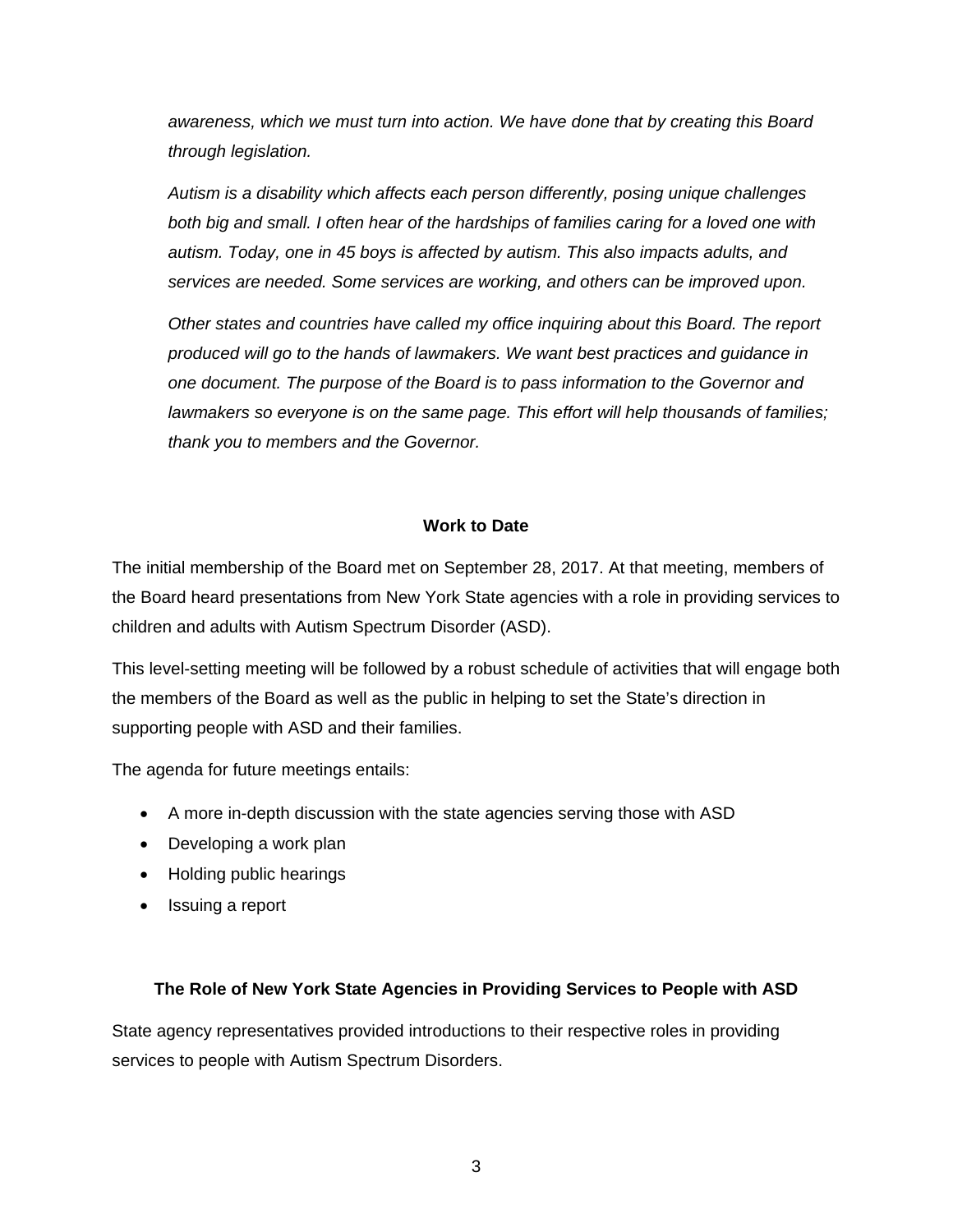- The Office for People With Developmental Disabilities (OPWDD) serves over 36,000 individuals with autism. OPWDD funds both traditional, agency-provided supports and self-directed options. Services provided by the agency include family support services, assistive technology, community habilitation, self-direction, clinical services including those for behavioral health, day (employment) and residential supports.
	- o The Institute for Basic Research (IBR), represented by Dr. Helen Yoo, is under the auspices of OPWDD and conducts research in disabilities including Fragile X syndrome, Batten Disease, Alzheimer's and ASD including challenging behaviors. IBR also operates the Jervis Clinic, providing diagnostic and other services for people with ASD.
- The Council on Children and Families' role focuses on cross-systems issues. They accept referrals for hard to place children from any source (parent, school, etc.) Their role is one of coordination between parties.
- The Department of Health (DOH) is the lead agency for Early Intervention (EI) services. There are approximately 8,900 individuals diagnosed with ASD in the EI system. EI services are used, on average, for 18 months by an individual and can include service coordination, clinical services, speech therapy, and family training.
- The Office of Family and Children's Services (OCFS) provides services through three divisions: childcare (daycare), juvenile justice, and child welfare. Bridges to Health (B2H) provides services to kids with ASD.
- The Office of Mental Health (OMH) serves people with ASD and co-occurring mental health disabilities (but cannot by law serve those with only ASD and not a mental health disability).
- The State Education Department (SED) has oversight responsibility for public schools serving people with ASD, including an extensive monitoring system. The agency's priority is ensuring students are in the least restrictive environments. They fund the Center for Autism and Related Disabilities.
- The Developmental Disabilities Planning Council (DDPC) is a federally funded state agency focused on all developmental disabilities including some ASD-specific projects. The DDPC designs and tests new programs, including those that support people with autism such as community-based behavioral health supports.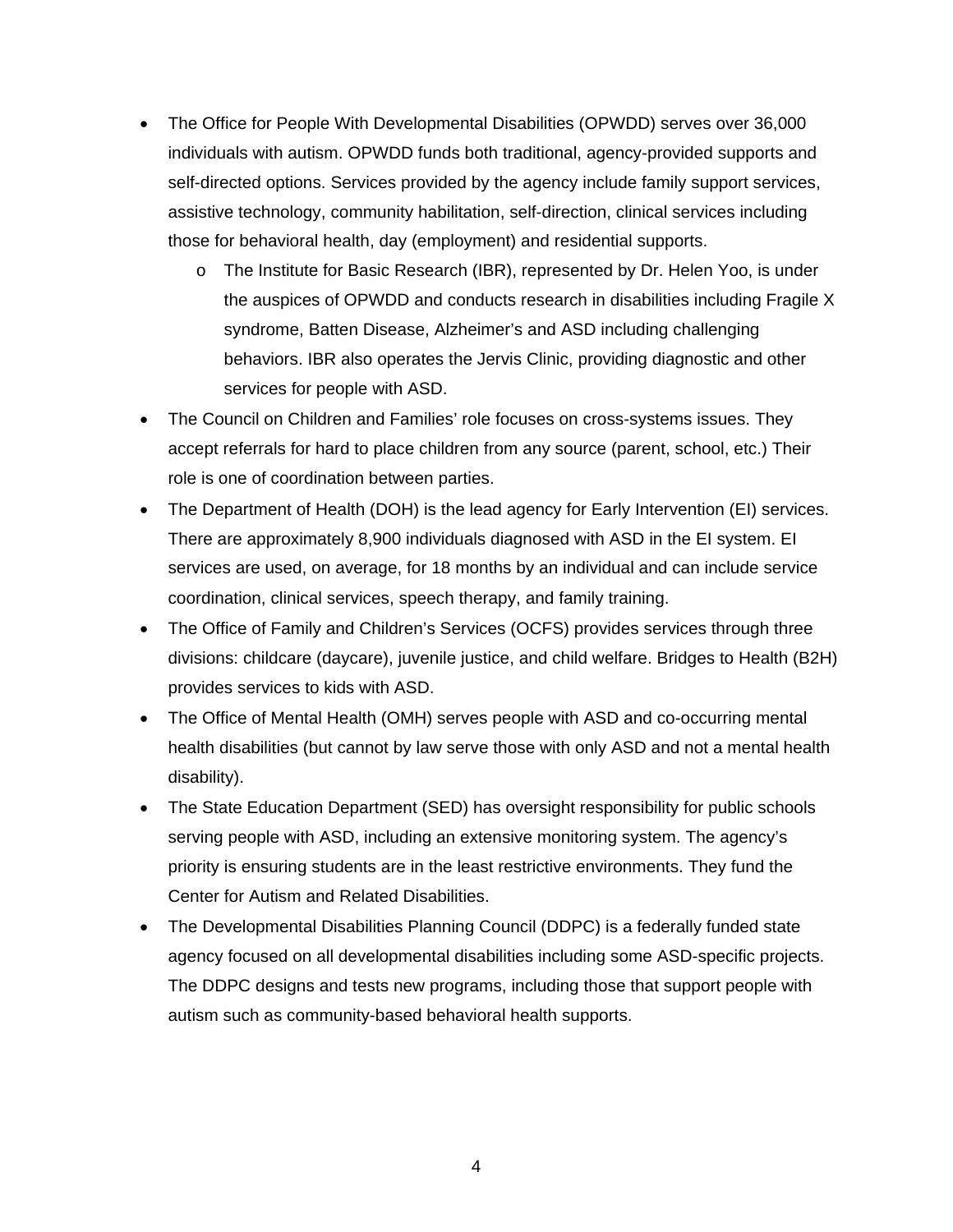## **Focus Areas**

The initial themes of discussion which the Board will focus on and for which more information will be presented by state agencies are:

- **Awareness and acceptance of ASD**, centered on the extent to which the public understands and is welcoming of people with ASD in communities across the state;
- **Training for professionals** including doctors and first responders so they can effectively interact with and assist individuals with ASD in their official capacities;
- **Housing for people with ASD** with support services to meet their needs in the community;
- **Regulatory barriers** that can be overcome to allow changes which improve the efficiency and function of the service system for people with ASD;
- **Employment opportunities** for people with ASD, both from the perspective of job training as well as supporting businesses which desire to employ people with ASD;
- **Eligibility** for services and how people with ASD gain access to supports;
- **Cross agency coordination** to synergize the efforts of the various state service systems that support people with ASD;
- **Diagnostic funding** to ensure appropriate diagnosis of ASD;
- **Community supports** to help people with ASD participate in a range of life and community activities they enjoy and find meaningful; and,
- **Collaboration on research** so that the causes of ASD are better understood.
- **Exploring financial hardships** faced by families of a child with ASD, including services not covered by insurance.

Other noted focus areas for the group include:

- Supporting families of children with ASD;
- Obtaining statistical and other information for the members' edification;
- Determining additional grant funding opportunities; and,
- The effectiveness of different therapeutic treatments for people with ASD over time.